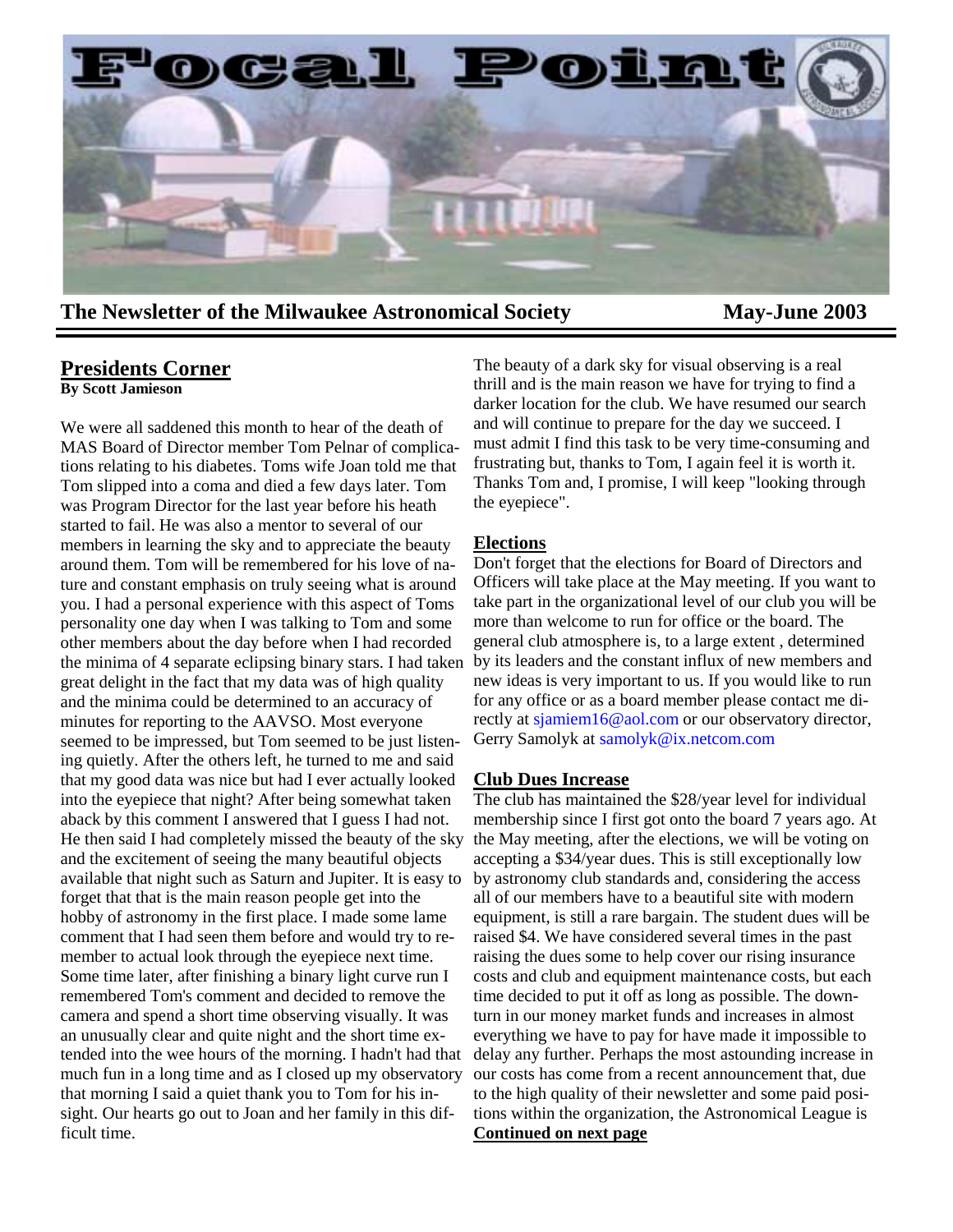**2** doubling their fees and is now charging \$6 per club member/ year. This is for every club member despite the fact that many of us do not want to be in the AL at all and didn't consider it worth it at \$3. For the average membership of 170 people in our club, that means that we will be writing a check to the AL for over \$1000! Since they require that all members of a club be a member of the AL or none, we will be considering a vote to form a separate club group that is comprised of members that want to be a member of the AL. (MASAL) That way we will only have to pay the fee for those that want to be in the AL and so indicate on their membership renewal this fall.

I hope that the dues increase will not discourage anyone from being a member and must say that the best way to make your membership the best value in astronomy is to actively participate in the club and come out and use all of the facilities available to you. Some people think that the dramatic increase in the number of people getting involved in CCD imaging has somehow made it more difficult to get access to visual scopes on the hill . In fact, there has never been so many visual scope available to our club members! So, come out and enjoy!!!

## **Open Houses**

It is again open house season and we need more members to come out on these nights to help show the beauty of the sky to the public. It only takes a few hours on six Friday evenings a year and there is usually a lot of fun had by all. Last night I needed up talking to a small group of visitors that were amazed at what they had seen and just couldn't bring them selves to leave. Naturally, I directed them to our website for membership information and expect to see some of them again at our meetings soon.

Finally, I would again like to remind our members that we are still looking for a Program Director. This person will work to bring in speakers to our club meeting from the surrounding astronomical community. If you are interested, please contact me directly.

#### **MAS Open House Schedule**

By Lee Keith

| May 9thLunar Eclipses            |                             |
|----------------------------------|-----------------------------|
|                                  | May 23rdConstellation Myths |
| August 8thPersied Meterors       |                             |
| September 5thCraters of the Moon |                             |
| October 3rdMars at its Best      |                             |

All open houses start at 8:00pm and all MAS members are invited to come down and help if possible. For non-members we ask for a \$2.00 donation per carload for parking and we also ask that they bring a jacket along to protect themselves from not only the cool night air but also the MOSQUITOES!!!

There will be slide programs and an opportunity to look at the moon, planets and stars through the many telescopes we have, weather permitting.

## **General Meetings**

The May General meeting will be on May 16th. The board meeting will be at 7:00pm and the general meeting will follow at 8:00pm. There will be no general meetings in June, July and August. They will resume in September. **See map below.**

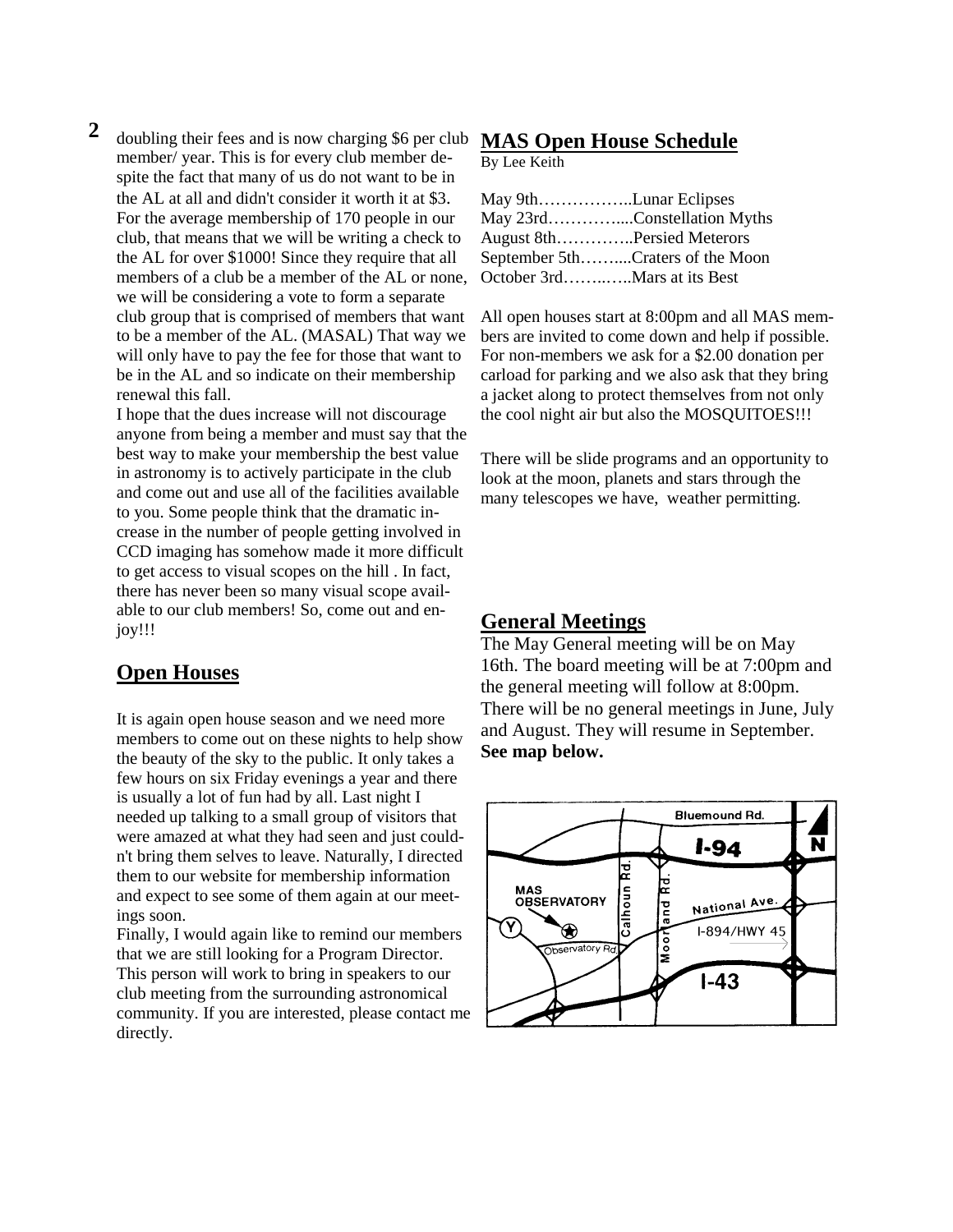# **3 Help!! We need a program chairman**

The club is in dire need of a program chairman. Your responsibilities would include finding speakers for our general meetings. The only real rule is that the speaker should talk about astronomy and astronomy related subjects. If you are interested please contact MAS President Scott Jamieson by email at sjamiem16@aol.com or by phone at 262- 896-0119.

#### **Albrecht Moving Fund.**

The Albrecht moving fund is now up to \$2600.00. We would like to thank all that have contributed and would ask anyone that would like give a donation contact MAS president Scott Jamieson at 262- 896-0119 or email him at sjamiem16@aol.com

#### **Jovian Satellite Eclipse**

**By Gerry Samolyk MAS Obeservatory Director** 

After our monthly meeting on April 11, many of you stayed at the observatory to watch an eclipse of Io by Ganymede. We used one of the clubs ST9E CCD cameras installed on Z Scope to record a series of one second images. With the small, four arcminute, field we were able to keep the glare of Jupiter out of the field. An image was taken every



14 seconds starting about five minutes before the predicted event. These images were processed using the aperture photometry feature of the Mira software that was demonstrated at our meeting last November. Europa was used as a comparison 'star'.

The two images above show Europa on the left and Io on the right. The upper image was taken before the eclipse started. The lower image was taken at mid eclipse when Io was at only 1/3 of its normal brightness. The satellite causing the eclipse (Ganymede) was in transit on the disk of Jupiter and lost in the glare of the planet.



This lightcurve is the result of the processed images. The entire event took only six minutes. A photometric V filter was used so the response was close to the human eye. The prediction for mid eclipse was 3:35.7 U.T. The observed time was 3:36:03 with an error estimate of 3 seconds. We

will have opportunities to observe these type of events thru May and June. After that, it will be another six years until we cross the plane of the orbits of these satellites again. Predictions for these type of events can be found on the special events page of our website: www.milwaukeeastro.org

#### **Welcome New MAS Members**

We would like to welcome four new members: Brian Fussell from Theinsville Robert Sparks and Family from Racine Jamie Hanson from Milwaukee and Kunaal Pai and family from Racine Please don't hesitate to ask questions you will find there are many people willing help.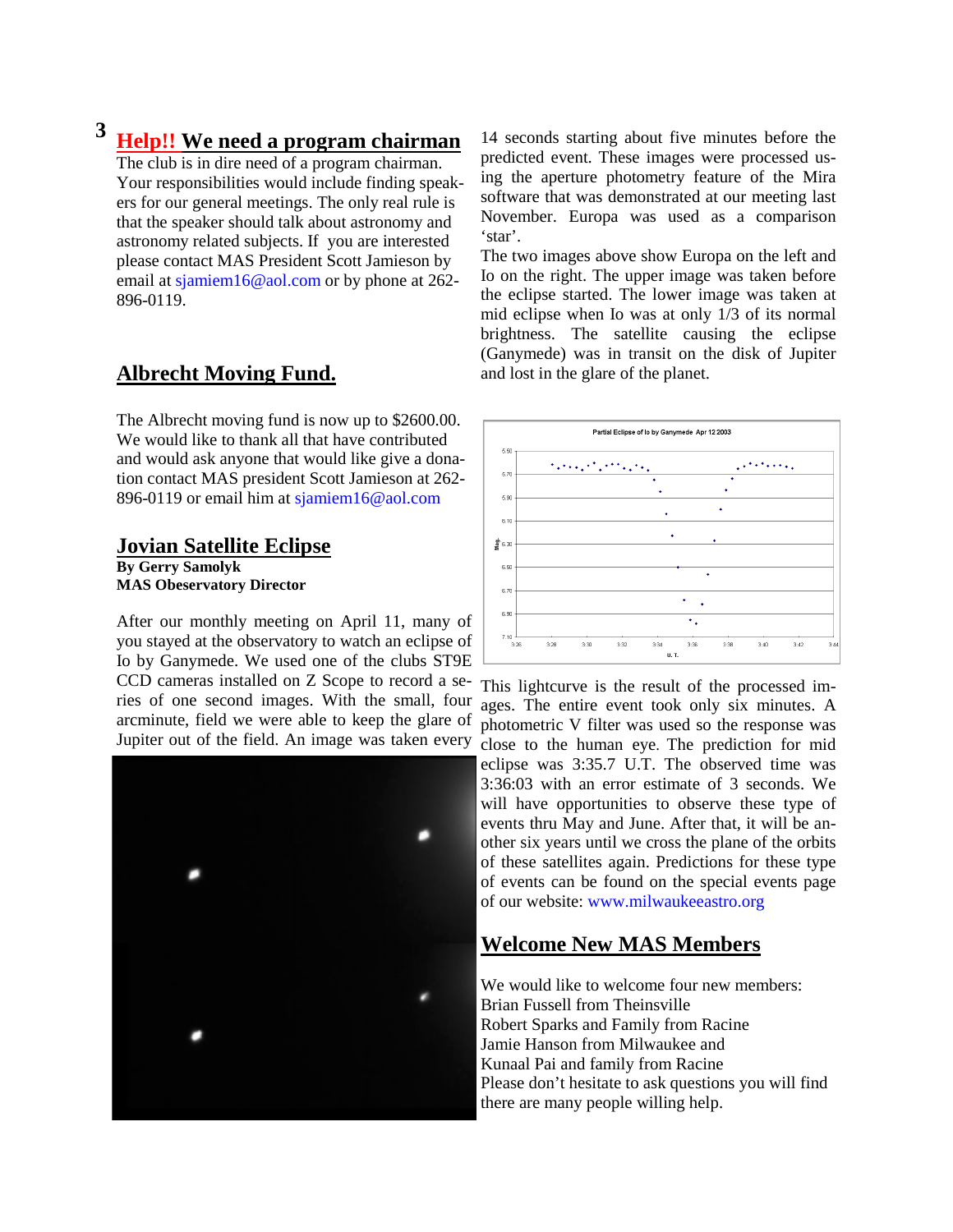#### **Library News 4**

By Scott Laskowski

There are three new additions to our library:

1. **The Turtle and the Stars;** Observations of an Earthbound Astronomer-by **Arthur Upgren**-2002

A friend once said "sometimes science can become literature" does this fit the bill? Humane arguments, reason, dark skies pervave the theme with all in the future in mind. Basic science, astronomical conceptions are explained, as examples: the Analemma(which is a mystery to most science teachers) , The moons orbit around the earth and what causes its phases are also a mystery most people. Again, light pollution becomes a pervading theme. How can we learn or appreciate the endangered heavens if they are gone for posterity.

#### 2. **The Hundred Greatest Stars**by **James A. Kaler-2002**

What do astronomers study(besides cosmology), stars. It is gratifying that Kaler dedicates this book "to the community of amateur astronomers". All kinds of stars are listed as the best example, or thpe of their classifications. The first pages describe the sun, our star. All the other 99 stars are listed with photo's, diagrams and graphs according to their specifications; (O, B, A, F, G, K, M) "Oh be a fine girl kiss me"Pardon the mnemonic. Beyond the main sequence, Extreme stars are also considered, Like brown an white dwarfs, and cataclysmic events-supernovae, Black holes and the intragalactic results. An astrophysics writer kaler is popular for giving an understanding of stellar workings to the beginning enthusiast.

#### 3. **Quantum Leaps in the Wrong Direction:**

Where real science ends...and Pseudoscience begins-by **Charles M. Wynn** and **Arthur W. Wiggins**-2001. The purpose of this book and ours as amateur astronomers is to debunk common misconceptions about science and reality. The main themes (each chapter) refute nonsense and unsubstantiated beliefs such as UFO's and aliens, out of body experience, astrology creationism and the types of ESP. **Continued in next column**.

Real science methodology is described with the ability to change, evolve to fit new evidence, a strength not a dogma. Get the story straight-even if it takes the cartoons of Sidney Harris a popular science illustrator to make the point. Maybe we have to invent myths to comfort ourselves. Yes the truth is more frightening and stranger than fiction (are we up to it.)

**Notice please return overdue books and video tapes to the observatory Library!!!!! Other people might want to check them out!!!**

## **Jupiters Eclipsing Moons May thru Mid July 2003**

By Gary Parson *All research for the following article was done on Sky &* 

*Telescopes web site. www.skyandtelescope.com*

About once every six years or so, the time it takes Jupiter to go around the sun. Jupiters moons orbits are shown so nearly edge on to our view here on earth that the moons can be seen going in front and behind one another. These are called Mutual events and right now is the best time to be viewing such events. They will last until mid July. Most of these events only last a few minutes or so careful timing is of the essence. All times are given in UT time. Also there are many more mutual events than listed below. I chose the events here when it would be dark here at home.

May 3- Ganymede eclipses Europa 06:50 - 06:53 May 7- Europa occults Callisto 02:26 - 02:51 May 13- Io occults Europa 04:12 - 04:16 May 15- Callisto occults Io 04:11 - 04:20 May 20-Io total occult Europa 06:30 - 06:34 May 22- Io occults Callisto 07:14 - 07:38 May 27- Io occults Europa 08:50 - 08:54 June 5- Europa occults Ganymede 05:46 - 05:50 June 8- Ganymede eclipses Io 03:55 - 04:07 June 9- Europa occults Io 06:44 - 06:46 June 14- Io occults Europa 02:46 - 02:51 June 15- Ganymede eclipses Europa 02:54 - 03:01 June 16- Europa occults Io 09:04 - 09:07 June 18- Callisto occults Ganymede 07:09 - 07:18 June 21- Io occults Europa 05:12 - 05:16 June 22- Ganymede eclipses Europa 06:20 - 06:27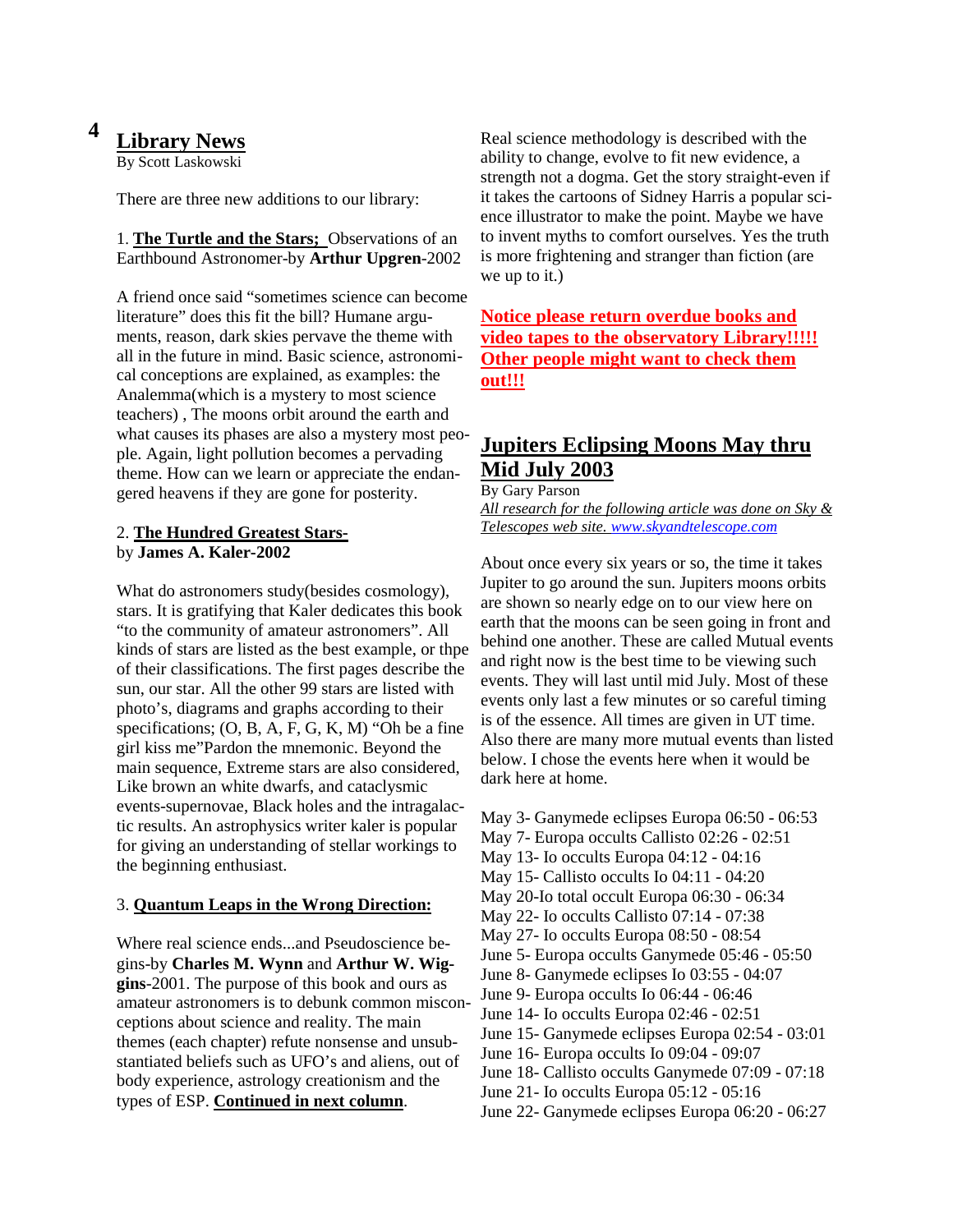June 23-Ganymede occults Io 05:40 - 05:47 June 25- Io occults Callisto 03:59 - 04:13 June 26- Io occults Ganymede 07:13 - 07:17 June 29–Ganymede total eclipse Europa 09:48- 09:56 June 30- Ganymede occults Io 09:03 - 09:10 July 11– Europa occults Io 05:06 - 05:20 July 18– Europa occults Io 07:38 - 07:41 5

Again all times are in UT so you have to subtract 5 hours. In other words 18:30UT would be 1:30pm our time. I hope you have fun with these and if you do please write me a note about your experience so I can write an article about it. You can send me an email to gparson@wi.rr.com

#### **Where is it?**

By Gary Parson MAS Focal Point Editor

I have a new experience to talk about this time. An experience that every member of our club can have if they want to. What is it? Its imaging with our LX200 10in F/6.3 Meade SCT and our ST-9E imager. I always wanted to do this but was at first a little nervous because I thought you had to be Einstein to create any type of images and secondly I couldn't afford to spend three to four thousand dollars on an imager equal to the quality of the ones we have at our own club. Well both of these problems were answered the night of April 12th. With just a short training session with our observatory director Gerry Samolyk and some help from MAS member Steve Diesso I was on my way to creating the image you see in the next column. This was my very first try at imaging. It consisted of taking 20, 20 second images with alternating dark frames stacked on top of each other to get the raw image of M3. Now that might of sounded sort of complicated but in reality it was very simple to do. With just a little training it can be accomplished. I then downloaded the image on a floppy disk and had taken it home with me. I used an image processing program call AIP4WIN by Richard Berry and James Burnell to clean up the image and what your seeing the final product. You can also process the image right at the observatory using CCDOPS the same program you use to get the raw image. If you want to have some real fun. Try It, you will like it.



Image of M3 taken on April 12th 2003 at 3:00 UT. The imaging software talked about in the column comes with the book "The Handbook of Astronomical Image Processing" By Richard Berry and James Burnell. It is a great book to own. The cost was \$79.95 plus shipping. And can be ordered at www.willbell.com and is quite a bargain considering you get both the book and the software. The book covers from very basic information up to very complicated for those who are more advanced. The software includes practice images that you can actually work with even before you own an imager. I would highly recommend it to anyone considering imaging.

#### **Upcoming Astronomical Events**

By Gary Parson MAS Focal Point Editor

Eta Aquarids meteor showers peak the nights of May 5th and 6th. About 20 per hours in the northern hemisphere. Watch the East-Southeast in the constellation Aquarius.

On Wednesday May 7th Mercury will transit the sun. The transit will already be in progress at sunrise in our area so we will only be able to see a fraction of the transit. Still might be worth a peek. As always make sure you have a solar filter properly attached to your scope before viewing the sun. Never view the sun with an unprotected eye.

The night of May 16-17 There will be a total eclipes of the moon. The moon will enter the Penumbra at 8:05 our time and will leave the Penumbra at 1:15am.